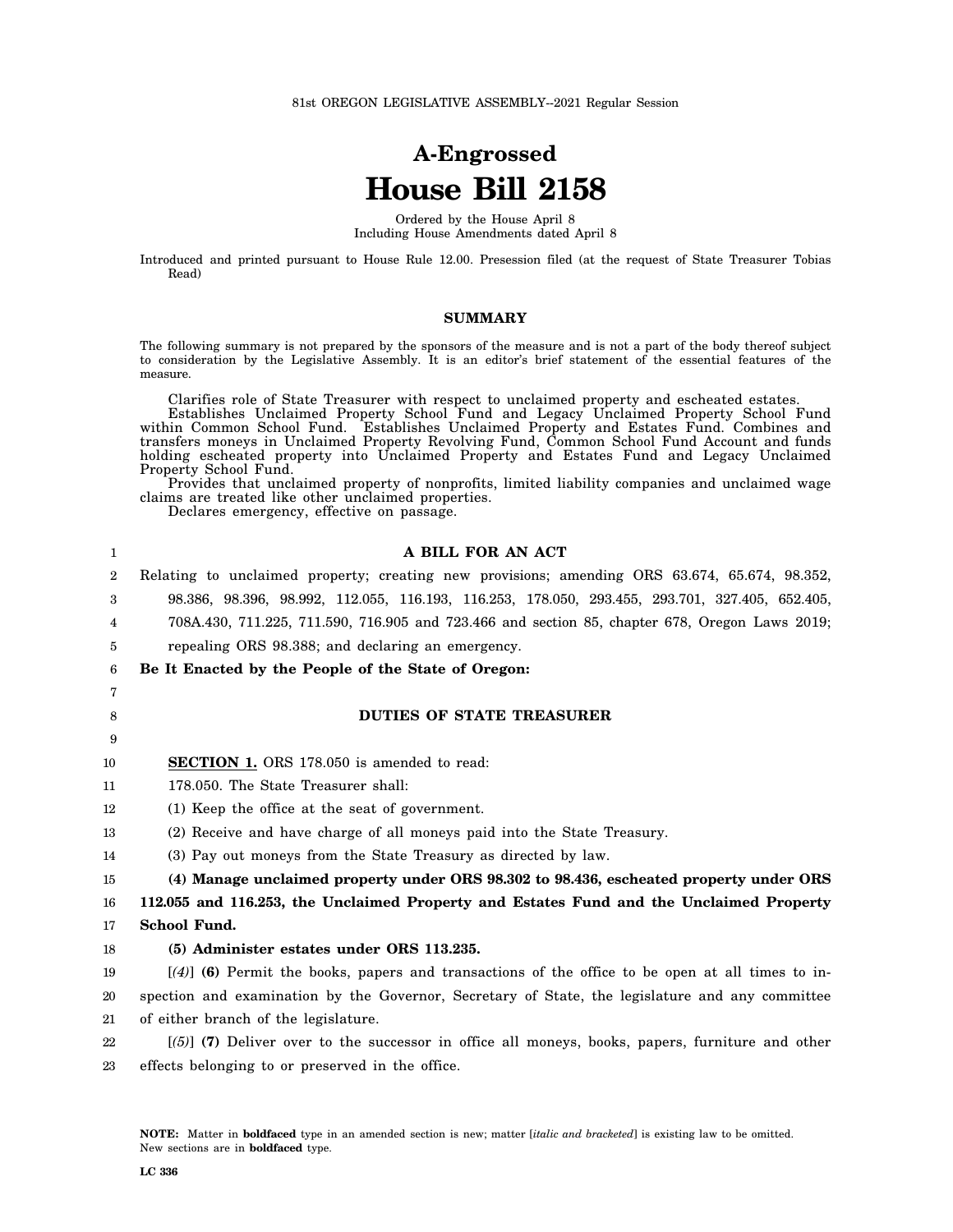| 1  | $[(6)]$ (8) Perform all other duties imposed upon the State Treasurer by law.               |
|----|---------------------------------------------------------------------------------------------|
| 2  |                                                                                             |
| 3  | SUBACCOUNTS OF THE COMMON SCHOOL FUND                                                       |
| 4  |                                                                                             |
| 5  | SECTION 2. Sections 3 and 4 of this 2021 Act are added to and made a part of ORS            |
| 6  | chapter 273.                                                                                |
| 7  | SECTION 3. (1) There is established the Unclaimed Property School Fund within the           |
| 8  | Common School Fund.                                                                         |
| 9  | (2) The Unclaimed Property School Fund consists of:                                         |
| 10 | (a) Moneys appropriated or transferred to the fund by the Legislative Assembly or by act    |
| 11 | of law; and                                                                                 |
| 12 | (b) Moneys transferred to the fund from the Unclaimed Property and Estates Fund under       |
| 13 | section 6 of this 2021 Act.                                                                 |
| 14 | (3) Moneys in the Unclaimed Property School Fund are continuously appropriated to the       |
| 15 | State Treasurer for the treasurer's costs of administering the fund.                        |
| 16 | (4) The State Treasurer may transfer from the fund to the Unclaimed Property and Es-        |
| 17 | tates Fund amounts necessary to pay any unanticipated expenses payable from the Un-         |
| 18 | claimed Property and Estates Fund.                                                          |
| 19 | (5) Interest earned by the Unclaimed Property School Fund is credited to the fund. Be-      |
| 20 | fore July 1 of each year, the State Treasurer, with the approval of the State Land Board,   |
| 21 | shall transfer any interest of the fund that exceeds the net liabilities of the fund to the |
| 22 | Distributable Income Account of the Common School Fund under ORS 273.105.                   |
| 23 | SECTION 4. (1) There is established the Legacy Unclaimed Property School Fund within        |
| 24 | the Common School Fund.                                                                     |
| 25 | (2) The Legacy Unclaimed Property School Fund consists of moneys transferred to the         |
| 26 | fund under section 7 of this 2021 Act.                                                      |
| 27 | (3) Interest earned by the fund is credited to the Common School Fund.                      |
| 28 | (4) Moneys in the Legacy Unclaimed Property School Fund are continuously appropriated       |
| 29 | to the Department of State Lands for the department's costs of administering the fund.      |
| 30 | (5) The department shall transfer moneys from the Legacy Unclaimed Property School          |
| 31 | Fund to the Common School Fund as required under ORS 116.253 (1) and Article VIII, section  |
| 32 | 2 (1)(b), of the Oregon Constitution.                                                       |
| 33 | (6) The department may transfer moneys from the fund to the Unclaimed Property and          |
| 34 | Estates Fund to cover valid claims against the Unclaimed Property and Estates Fund only     |
| 35 | if:                                                                                         |
| 36 | (a) After transferring all available moneys to the Unclaimed Property and Estates Fund      |
| 37 | from the Unclaimed Property School Fund under section 3 (5) of this 2021 Act, there are in- |
| 38 | sufficient moneys available to cover the claim; and                                         |
| 39 | (b) The claim is against moneys that were transferred to the Legacy Unclaimed Property      |
| 40 | School Fund under section 7 of this 2021 Act.                                               |
| 41 |                                                                                             |
| 42 | ADMINISTRATION OF UNCLAIMED AND ESCHEATED PROPERTY                                          |
| 43 |                                                                                             |
| 44 | SECTION 5. Section 6 of this 2021 Act is added to and made a part of ORS 98.302 to 98.436.  |
| 45 | SECTION 6. (1) There is established the Unclaimed Property and Estates Fund, separate       |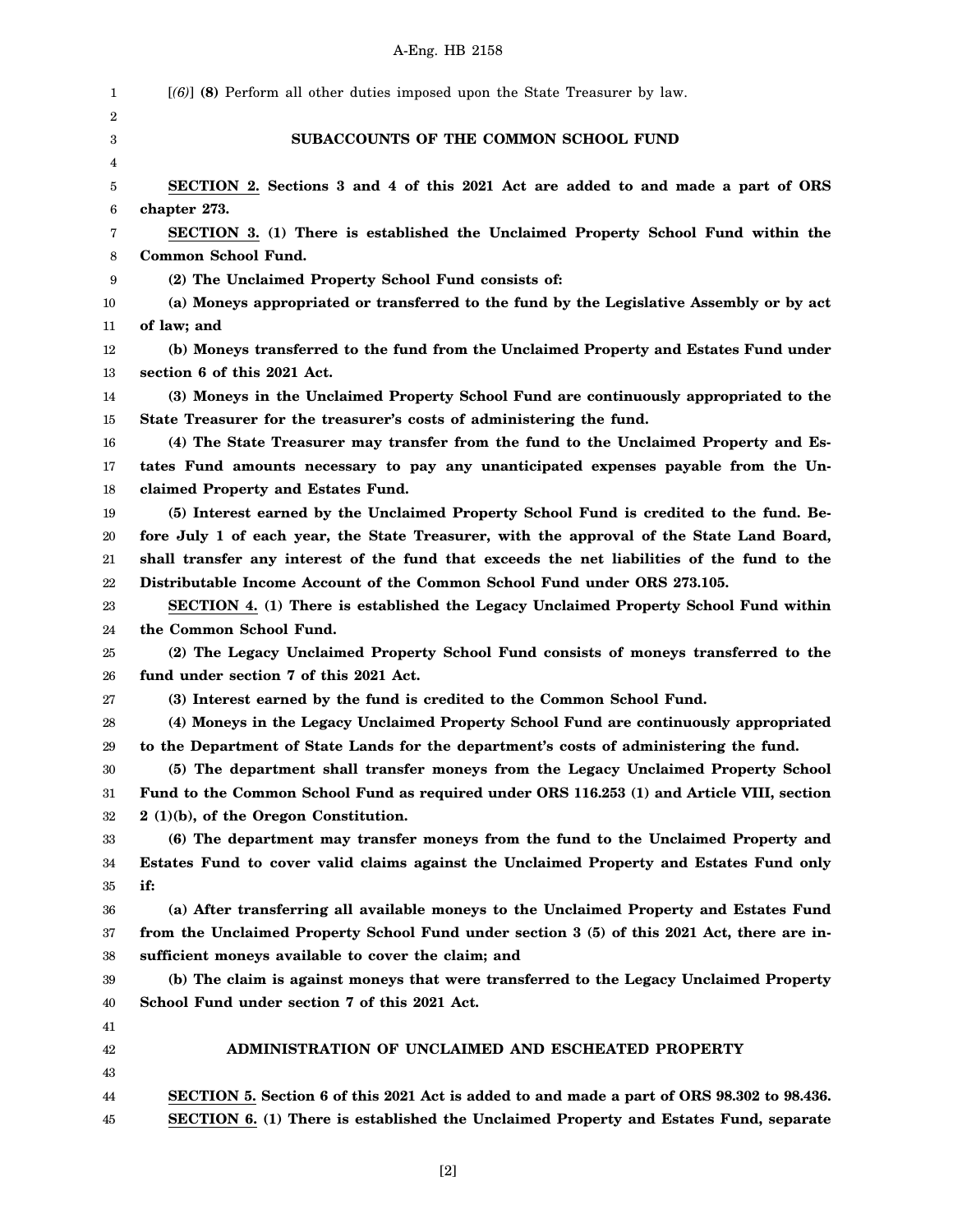1 2 3 4 5 6 7 8 9 10 11 12 13 14 15 16 17 18 19 20 21 22 23 24 25 26 27 28 29 30 31 32 33 34 35 36 37 38 39 40 41 42 43 44 45 **and distinct from the General Fund. (2) The Unclaimed Property and Estates Fund consists of: (a) Unclaimed property, including the proceeds of unclaimed property, under ORS 98.302 to 98.436; (b) Penalties related to unclaimed property assessed under ORS 98.992; (c) Estates escheated to the state under ORS 112.055 and subject to claims under ORS 116.253; (d) Moneys in accounts that escheat to the state under ORS 708A.430 (5) or 723.466 (5); (e) Moneys transferred to the fund by the Department of State Lands from the Unclaimed Property School Fund under section 3 of this 2021 Act; (f) Other moneys appropriated or transferred to the Unclaimed Property and Estates Fund by the Legislative Assembly or by operation of law; and (g) Interest earned by the fund. (3) Moneys in the fund are continuously appropriated to the State Treasurer for: (a) The costs of administering unclaimed property under ORS 98.302 to 98.436; (b) The costs of administering estates under ORS 113.235; (c) The payment of valid claims to abandoned property made under ORS 98.392; (d) The payment of valid claims for escheated property under ORS 116.253; and (e) The costs of administering the fund. (4) Before July 1 of each year, the State Treasurer shall transfer from the Unclaimed Property and Estates Fund: (a) To the Common School Fund, all moneys and properties of escheated estates for which any claim has elapsed under ORS 116.253; and (b) To the Unclaimed Property School Fund, all remaining moneys and properties in the Unclaimed Property and Estates Fund, except for the amount that the State Treasurer anticipates requiring to meet the expenses and liabilities of the Unclaimed Property and Estates Fund until the end of the following fiscal year, including transfers under paragraph (a) of this subsection. SECTION 7. (1) Except as provided in subsections (2) and (3) of this section, effective July 1, 2021, the following accounts, funds and sources of money are hereby transferred to the Unclaimed Property and Estates Fund under section 6 of this 2021 Act: (a) The Common School Fund Account; (b) The Unclaimed Property Revolving Fund; (c) The funds or accounts in which moneys are held by the Department of State Lands or State Treasurer as an estate administrator under ORS 113.235; and (d) The funds or accounts in which moneys are held by the Department of State Lands or State Treasurer as escheated estates under ORS 116.193, 116.203, 116.253, 708A.430 or 723.466 that are still capable of being claimed under ORS 116.253 (1). (2) The Department of State Lands and State Treasurer shall transfer only the moneys identified as net activity that occurred on or after July 1, 2020, and on or before June 30, 2021, within the funds listed in subsection (1)(a) and (b) of this section to the Unclaimed Property and Estates Fund. (3) The Department of State Lands and the State Treasurer shall transfer to the Legacy Unclaimed Property School Fund under section 4 of this 2021 Act moneys in the accounts listed in subsection (1) of this section that are not transferred under subsection (2) of this**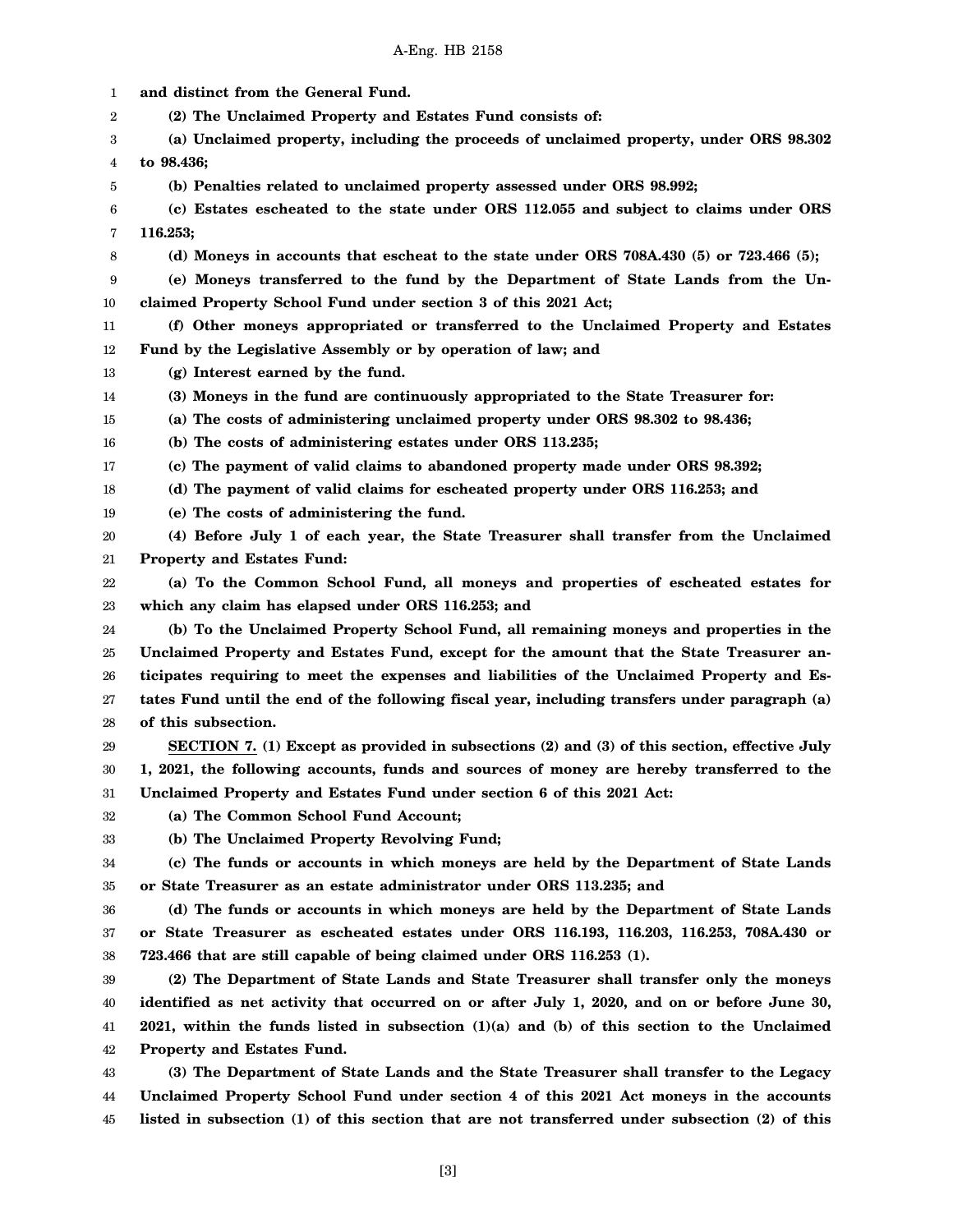1 **section.**

2 3 4 5 6 7 8 9 **SECTION 8. (1) Sections 2 to 7 of this 2021 Act, the amendments to ORS 98.352, 98.386, 98.396, 98.992, 112.055, 116.193, 116.253, 178.050, 293.455, 293.701, 327.405, 708A.430, 711.225, 711.590, 716.905 and 723.466 by sections 1 and 10 to 25 of this 2021 Act and the repeal of ORS 98.388 by section 9 of this 2021 Act are intended to complete the transfer of the unclaimed and escheated property from the Department of State Lands to the State Treasurer under chapter 678, Oregon Laws 2019, to rename the sources of funds listed in section 7 (1) of this 2021 Act to the Unclaimed Property and Estates Fund and to carry out the purposes of the fund under section 6 of this 2021 Act.**

10 11 12 13 **(2) For the purpose of harmonizing and clarifying statutory law, the Legislative Counsel may substitute for words designating the "Common School Fund Account" or "Unclaimed Property Revolving Fund", wherever they occur in statutory law, other words designating the "Unclaimed Property and Estates Fund."**

14 15 16 17 18 19 20 21 **(3) Nothing in sections 6 and 7 of this 2021 Act, the amendments to ORS 98.352, 98.386, 98.396, 98.992, 112.055, 116.193, 116.253, 178.050, 293.455, 293.701, 327.405, 708A.430, 711.225, 711.590, 716.905 and 723.466 by sections 1 and 10 to 25 of this 2021 Act or the repeal of ORS 98.388 by section 9 of this 2021 Act relieves a person of a liability or obligation to the Department of State Lands, the Common School Fund Account or the Unclaimed Property Revolving Fund that accrues before, on or after the effective date of this 2021 Act. The State Treasurer may undertake the collection or enforcement of any such liability, duty or obligation for deposit into the Unclaimed Property and Estates Fund.**

22 23 24 25 26 27 28 29 **(4) Nothing in section 7 of this 2021 Act requires the Department of State Lands to transfer any moneys, however designated, that are unrelated to unclaimed or escheated properties. The department may take any steps necessary before, on or after the effective date of this 2021 Act to separately identify any moneys and reclassify or transfer any funds for the purposes of facilitating the transfers under section 7 of this 2021 Act. Nothing in sections 2 to 7 of this 2021 Act may be interpreted to affect the use of any source of funds that makes up the Common School Fund as described in Article VIII, section 2, of the Oregon Constitution.**

30 31 **(5) The State Treasurer is not required to transfer any funds under section 6 (4) of this 2021 Act for the biennium ending June 30, 2021.**

32 **SECTION 9. ORS 98.388 is repealed.**

33 34 **SECTION 10.** ORS 98.352, as amended by section 10, chapter 678, Oregon Laws 2019, is amended to read:

35 36 37 38 39 40 98.352. (1) A holder of property presumed abandoned under ORS 98.302 to 98.436 and 98.992 shall deliver to the State Treasurer the report described in subsection (2) of this section and shall pay or deliver to the State Treasurer, for deposit in the [*Unclaimed Property Revolving Fund*] **Unclaimed Property and Estates Fund**, all property presumed abandoned, except that for the following funds the holder is not required to deliver the funds presumed abandoned to the State Treasurer:

41 (a) Funds transferred to the General Fund under ORS 293.455 (1)(a).

42 (b) Funds in the possession of the Child Support Program described in ORS 180.345.

43 (c) Funds described in ORS 9.725 (3) or 98.386 (2) that are held in lawyer trust accounts or in

44 the possession of the Oregon State Bar.

45 (2) A report must include:

[4]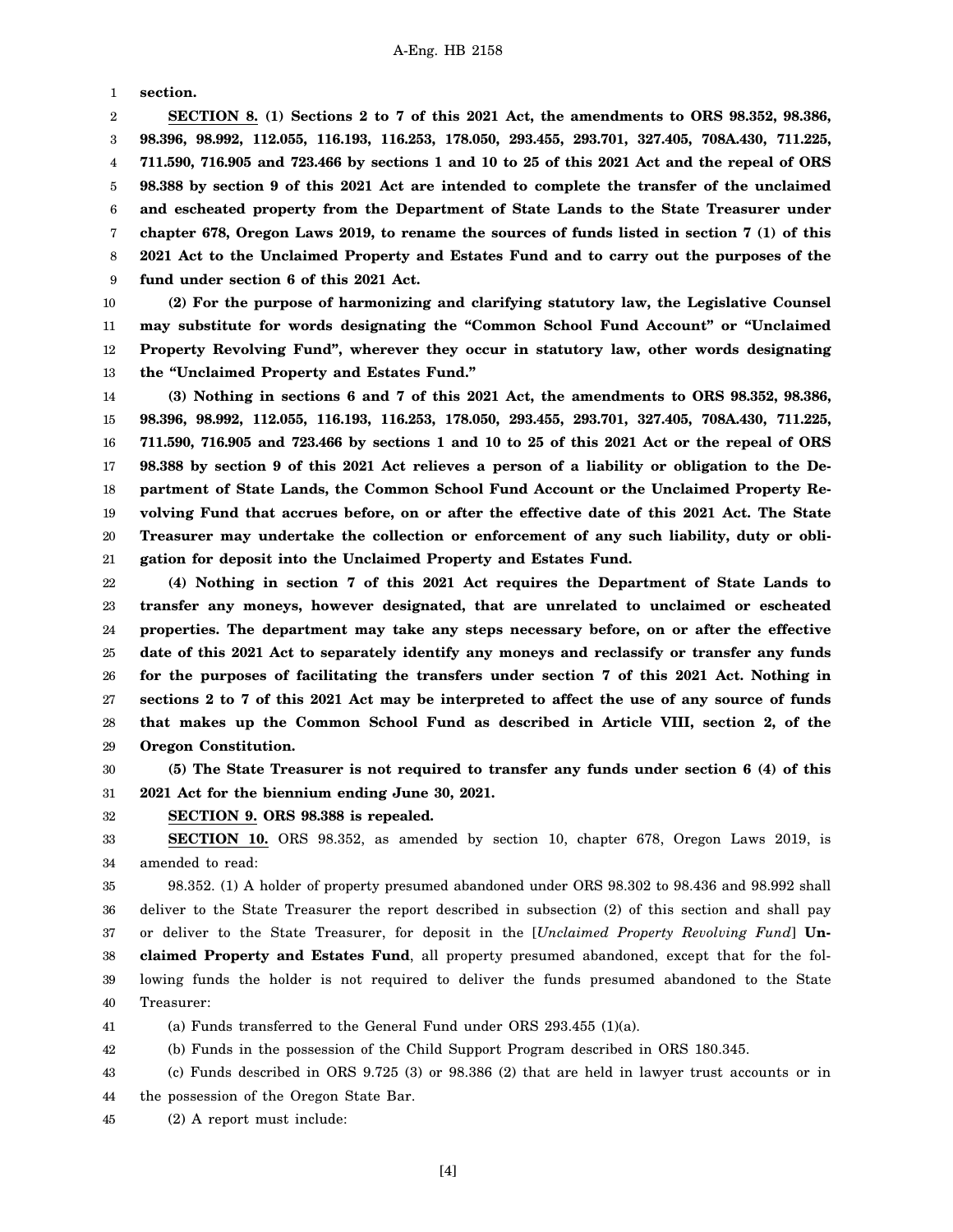1 (a) Except with respect to traveler's checks and money orders, the name, if known, and address,

2 3 if known, of each person appearing from the records of the holder to be the owner of any property of value of \$50 or more presumed abandoned under ORS 98.302 to 98.436 and 98.992;

4 5 (b) In case of unclaimed funds of life insurance corporations, the full name of the insured or annuitant and last-known address according to the life insurance corporation's records;

6 7 8 (c) The nature and identifying number, if any, or description of the property and the amount appearing from the records to be due, except that items of value under \$50 each may be reported in aggregate;

9 10 (d) The date when the property became payable, demandable, or returnable, and the date of the last transaction with the owner with respect to the property; and

11 12 (e) Other information that the State Treasurer prescribes by rule as necessary for the administration of ORS 98.302 to 98.436 and 98.992.

13 14 15 (3) If the holder of property presumed abandoned is a successor to other holders or has had a name change while holding the property, the holder shall file with the report all prior known names and addresses and effective dates of changes.

16 17 18 19 20 21 22 (4) The holder shall file the report after October 1, but no later than November 1, of each year for accounts dormant as of June 30. Upon written request from any person required to file a report, the State Treasurer may postpone the reporting date. All records are exempt from public review for 12 months from the time the property is reportable and for 24 months after the property has been remitted to the State Treasurer. All lists of records or property held by a government or public authority under ORS 98.336 are exempt from public review until 24 months after the property is remitted to the State Treasurer.

23 24 25 26 27 (5) If the holder of property presumed abandoned under ORS 98.302 to 98.436 and 98.992 knows the whereabouts of the owner and if the owner's claim is not barred by the statute of limitations, the holder shall, before filing the report, communicate with the owner and take necessary steps to prevent abandonment from being presumed. The holder shall exercise due diligence to ascertain the whereabouts of the owner.

28 29 30 (6) If the property presumed abandoned is a lawyer trust account established by an attorney or law firm, the report required by this section must indicate that the account is a lawyer trust account.

31 32 33 (7) The holder shall verify the accuracy of the information contained in the report. Verification must be executed by a partner if made by a partnership, by an officer if made by an unincorporated association or private corporation and by the chief fiscal officer if made by a public corporation.

34 35 **SECTION 11.** ORS 98.386, as amended by section 20, chapter 678, Oregon Laws 2019, is amended to read:

36 37 38 39 40 41 42 43 98.386. (1) Except as provided in subsection (2) of this section, all funds received under ORS 98.302 to 98.436 and 98.992, including the proceeds from the sale of unclaimed property under ORS 98.382, shall be deposited by the State Treasurer in the [*Common School Fund Account*] **Unclaimed Property and Estates Fund**. Before making the deposit, the State Treasurer shall record the name and last-known address of each person appearing from the holders' reports to be entitled to the unclaimed property and the name and last-known address of each insured person or annuitant, and with respect to each policy or contract listed in the report of a life insurance corporation, its number, the name of the corporation, and the amount due.

44 45 (2) Any amounts identified as lawyer trust account funds in the report required by ORS 98.352 shall be paid or delivered by the holder to the Oregon State Bar along with a copy of the report.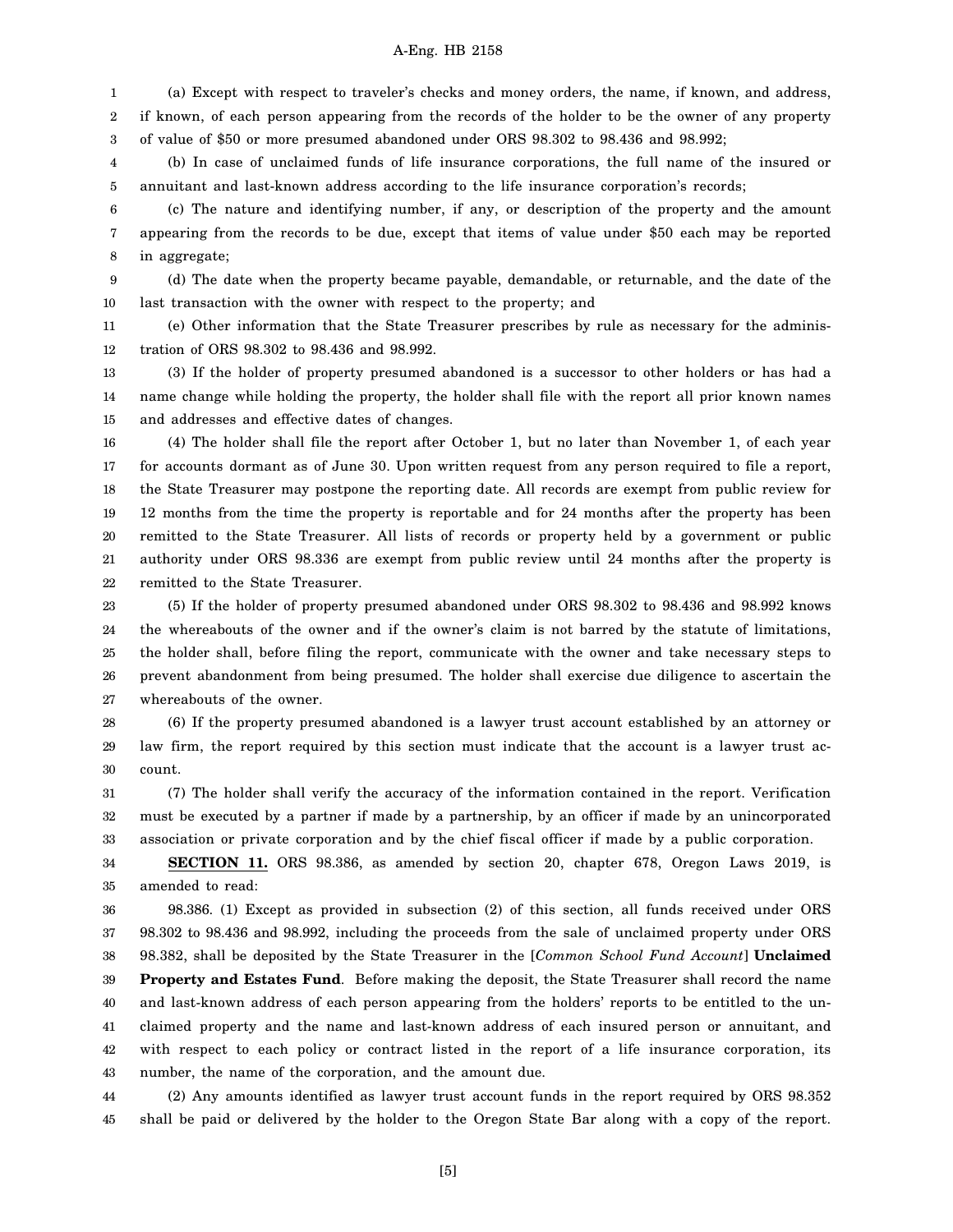1 2 3 4 5 All amounts paid or delivered to the Oregon State Bar under this section are continuously appropriated to the Oregon State Bar and may be used only for the funding of legal services provided through the Legal Services Program established under ORS 9.572, the payment of claims allowed under ORS 98.392 (2) and the payment of expenses incurred by the Oregon State Bar in the administration of the Legal Services Program.

6 7 (3) Before making a deposit to the credit of the [*Common School Fund Account*] **Unclaimed Property and Estates Fund**, the State Treasurer may deduct:

8

(a) Any costs in connection with sale of unclaimed property;

9 (b) Any costs of mailing and publication in connection with efforts to locate owners of unclaimed

10 property as prescribed by rule; and

11 (c) Reasonable service charges.

12 13 **SECTION 12.** ORS 98.396, as amended by section 23, chapter 678, Oregon Laws 2019, is amended to read:

14 15 16 17 98.396. (1) The State Treasurer shall consider any claim filed under ORS 98.392 and may hold a hearing and receive evidence concerning the claim. If a hearing is held, the State Treasurer shall prepare findings and a decision in writing on each claim filed, stating the substance of any evidence heard by the State Treasurer and the reasons for the decision. A decision is a public record.

18 19 20 (2) If the claim allowed is for property deposited in the [*Common School Fund Account*] **Unclaimed Property and Estates Fund**, the State Treasurer shall return the property or make payment of the proceeds of the sale of the property to the claimant.

21 22 (3) If the claim allowed is for funds deposited in the General Fund, the State Treasurer shall pay the claim from the fund against which the check or order represented in the claim was issued.

23 24 **SECTION 13.** ORS 98.992, as amended by section 30, chapter 678, Oregon Laws 2019, is amended to read:

25 26 27 28 29 30 31 32 98.992. A person who willfully fails to render any report, to pay or deliver property or to perform other duties required by ORS 98.302 to 98.436 and 98.992 may be required to forfeit and pay to the State Treasurer to be deposited in the [*Common School Fund Account*] **Unclaimed Property and Estates Fund**, an amount determined by the State Treasurer pursuant to ORS 183.745 of not more than \$1,000 for individuals and \$50,000 for corporations. This penalty shall be assessed only after at least one reporting cycle, and only after the State Treasurer has provided the person with written instructions, including copies of applicable laws and policies. The State Treasurer may waive any penalty due under this section with appropriate justification.

33 34 **SECTION 14.** ORS 112.055, as amended by section 31, chapter 678, Oregon Laws 2019, is amended to read:

35 36 37 112.055. (1) If, after diligent search and inquiry that is appropriate to the circumstances, taking into account the value of the decedent's estate, no person takes under ORS 112.025 to 112.045, the net intestate estate escheats to the State of Oregon.

38 39 40 41 (2) If a devisee or a person entitled to take under ORS 112.025 to 112.045 is not identified or found, the share of that person escheats to the State of Oregon**, and the share must be delivered to the State Treasurer for deposit into the Unclaimed Property and Estates Fund and subject to claims under ORS 116.253**.

42 43 (3) If a devisee or a person entitled to take under ORS 112.025 to 112.045 is not identified or found:

44 45 (a) The State Treasurer has the same preference as the missing devisee or person for the purpose of appointment as personal representative under ORS 113.085;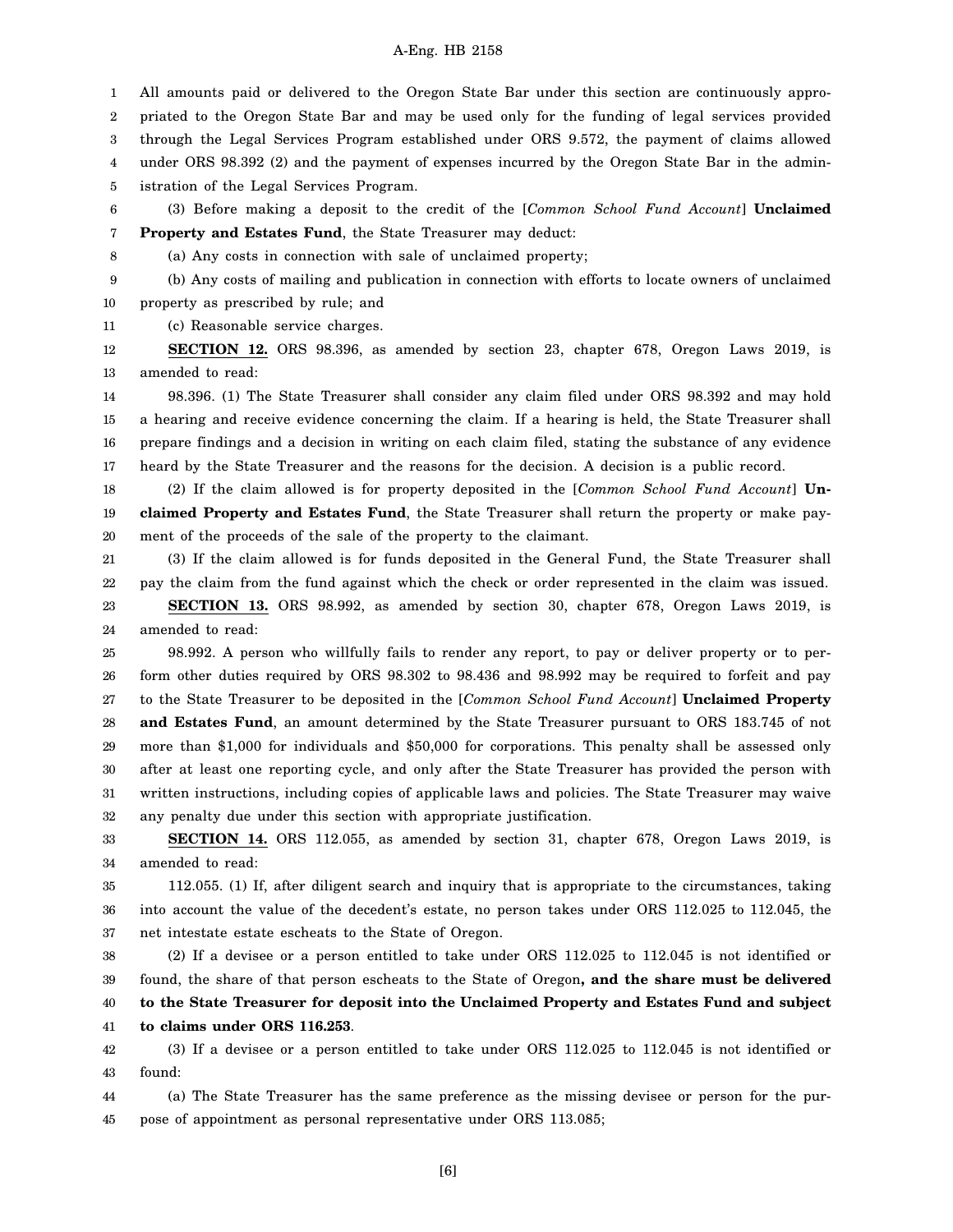1 (b) Title to property of the decedent that would vest in the missing devisee or person under ORS

2 114.215 vests in the State Treasurer **to hold for the benefit of the Unclaimed Property and Es-**

3 **tates Fund and subject to claims under ORS 116.253**; and

4 5 (c) The State Treasurer has all of the rights of the missing devisee or person for the purposes of ORS chapters 111, 112, 113, 114, 115, 116 and 117, including but not limited to the following:

6 (A) The right to contest any will of the decedent under ORS 113.075; and

7 (B) The right to information under ORS 113.145.

8 9 **SECTION 15.** ORS 116.193, as amended by section 43, chapter 678, Oregon Laws 2019, is amended to read:

10 11 12 13 14 15 16 116.193. If it appears to the court, at any time after the expiration of four months after the date of the first publication of notice to interested persons, that there is no known person to take by descent the net intestate estate, the court shall order that the estate escheat to the State of Oregon and that the whole of the estate, after payment of claims, taxes and expenses of administration, be distributed to the State Treasurer **for deposit into the Unclaimed Property and Estates Fund**. There shall be no further proceeding in the administration of the estate, and the estate shall summarily be closed.

17 18 **SECTION 16.** ORS 116.253, as amended by section 46, chapter 678, Oregon Laws 2019, is amended to read:

19 20 21 22 23 116.253. (1) Within 10 years after the death of a decedent whose estate escheated in whole or in part to the state, or within eight years after the entry of a judgment or order escheating property of an estate to the state, a claim may be made for the property escheated, or the proceeds thereof, by or on behalf of a person not having actual knowledge of the escheat or by or on behalf of a person who at the time of the escheat was unable to prove entitlement to the escheated property.

24 25 (2) The claim shall be made by a petition filed with the State Treasurer. The petition must include:

26 27 28 (a) A declaration by the petitioner under penalty of perjury in the form required by ORCP 1 E or an unsworn declaration under ORS 194.800 to 194.835 if the declarant is physically outside the boundaries of the United States;

29 30 (b) The age and place of residence of the claimant by whom or on whose behalf the petition is filed;

31 32 (c) A brief description of the property or source of funds believed to have been escheated to the state;

33 (d) That the claimant lawfully is entitled to the property or proceeds;

34 35 36 (e) That at the time the property escheated to the state the claimant had no knowledge or notice thereof or was unable to prove entitlement to the escheated property and has subsequently acquired new evidence of that entitlement;

37 38 39 (f) That the claimant claims the property or proceeds as an heir or devisee or as the personal representative of the estate of an heir or devisee, setting forth any relationship between the claimant and the decedent who at the time of death owned the escheated property;

40 41 (g) That 10 years have not elapsed since the death of the decedent or that eight years have not elapsed since the entry of the judgment or order escheating the property to the state; and

42 (h) If the petition is not filed by the claimant, the status of the petitioner.

43 44 45 [*(3) If the State Treasurer determines that the claimant is entitled to the property or the proceeds thereof, the State Treasurer shall deliver the property to the petitioner, subject to and charged with any tax on the property and the costs and expenses of the state in connection therewith.*]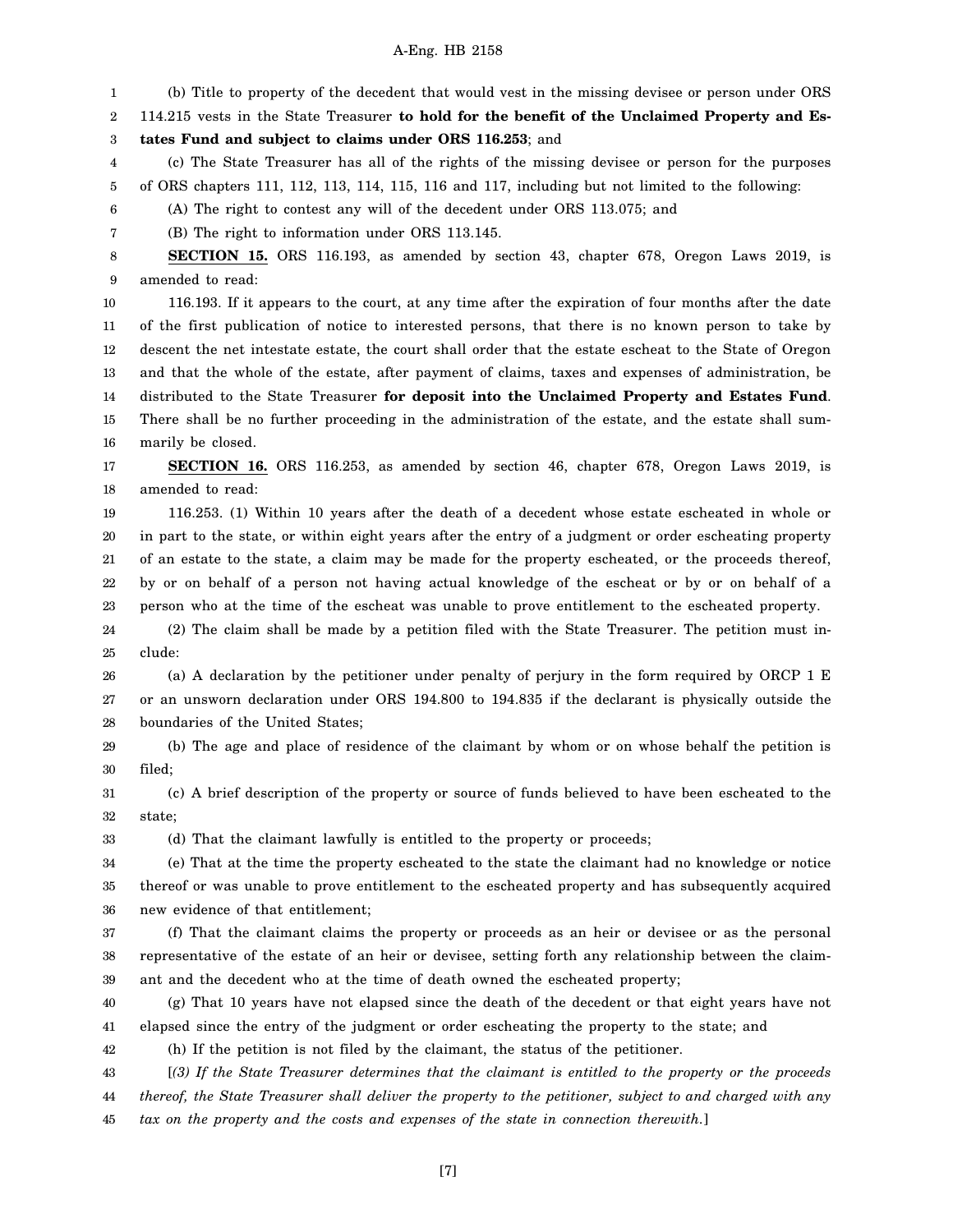1 2 **(3) If the State Treasurer determines that the claimant is entitled to escheated estate property, the State Treasurer shall:**

3 4 5 6 **(a) Pay from the Unclaimed Property and Estates Fund the proportional share of the proceeds or value of the property without interest and subject to the proportional share of the costs of administering the estate, including attorney fees and personal representative fees paid by the estate; or**

7 8 9 10 11 12 **(b) If personal or real property is in the Unclaimed Property and Estates Fund, transfer the property without interest and subject to a claim of the Unclaimed Property and Estates Fund of a proportional share of the costs of administering the estate, including attorney fees and personal representative fees paid by the estate, and any property taxes or other costs of managing or improving the property, whether incurred before or after the close of the estate.**

13 14 15 16 17 18 (4) If the person whose property escheated or reverted to the state was at any time a patient of a state institution in Oregon for persons with mental illness or of the Eastern Oregon Training Center, the reasonable unpaid cost of the care and maintenance of the person while a ward of the institution, regardless of when the cost was incurred, may be deducted from, or, if necessary, be offset in full against, the amount of the escheated property. The reasonable unpaid cost of care and maintenance shall be determined in accordance with ORS 179.701.

19 20 21 22 (5) For the purposes of this section, the death of the decedent is presumed to have occurred on the date shown in the decedent's certified copy of the death record or in any other similar document issued by the jurisdiction in which the death occurred or issued by an agency of the federal government.

23 24 (6) A person aggrieved by a determination of the State Treasurer under this section may seek a contested case hearing under ORS 183.413 to 183.470.

25 26 **SECTION 17.** ORS 293.455, as amended by section 62, chapter 678, Oregon Laws 2019, is amended to read:

27 28 293.455. (1) After October 1, the State Treasurer may refuse payment of the unpresented checks or orders included in the report referred to in ORS 293.450.

29 The State Treasurer shall:

30 31 (a) Transfer and credit the amounts of the unpresented checks or orders dedicated for general funding to the General Fund.

32 33 (b) Transfer all other funds to the [*Unclaimed Property Revolving Fund within the Common School Fund Account*] **Unclaimed Property and Estates Fund**.

34 35 (c) Transfer and credit the amounts of the unpresented checks issued under ORS chapters 316 and 317 to the [*Unclaimed Property Revolving Fund within the Common School Fund Account*] **Un-**

36 **claimed Property and Estates Fund**.

37 38 (2) In each instance, the State Treasurer shall issue an official receipt for the amount so transferred or credited.

39 40 **SECTION 18.** ORS 293.701, as amended by section 64, chapter 678, Oregon Laws 2019, is amended to read:

41 293.701. As used in ORS 293.701 to 293.857, unless the context requires otherwise:

- 42 (1) "Council" means the Oregon Investment Council.
- 43 (2) "Investment funds" means:

44 (a) Public Employees Retirement Fund referred to in ORS 238.660;

45 (b) Industrial Accident Fund referred to in ORS 656.632;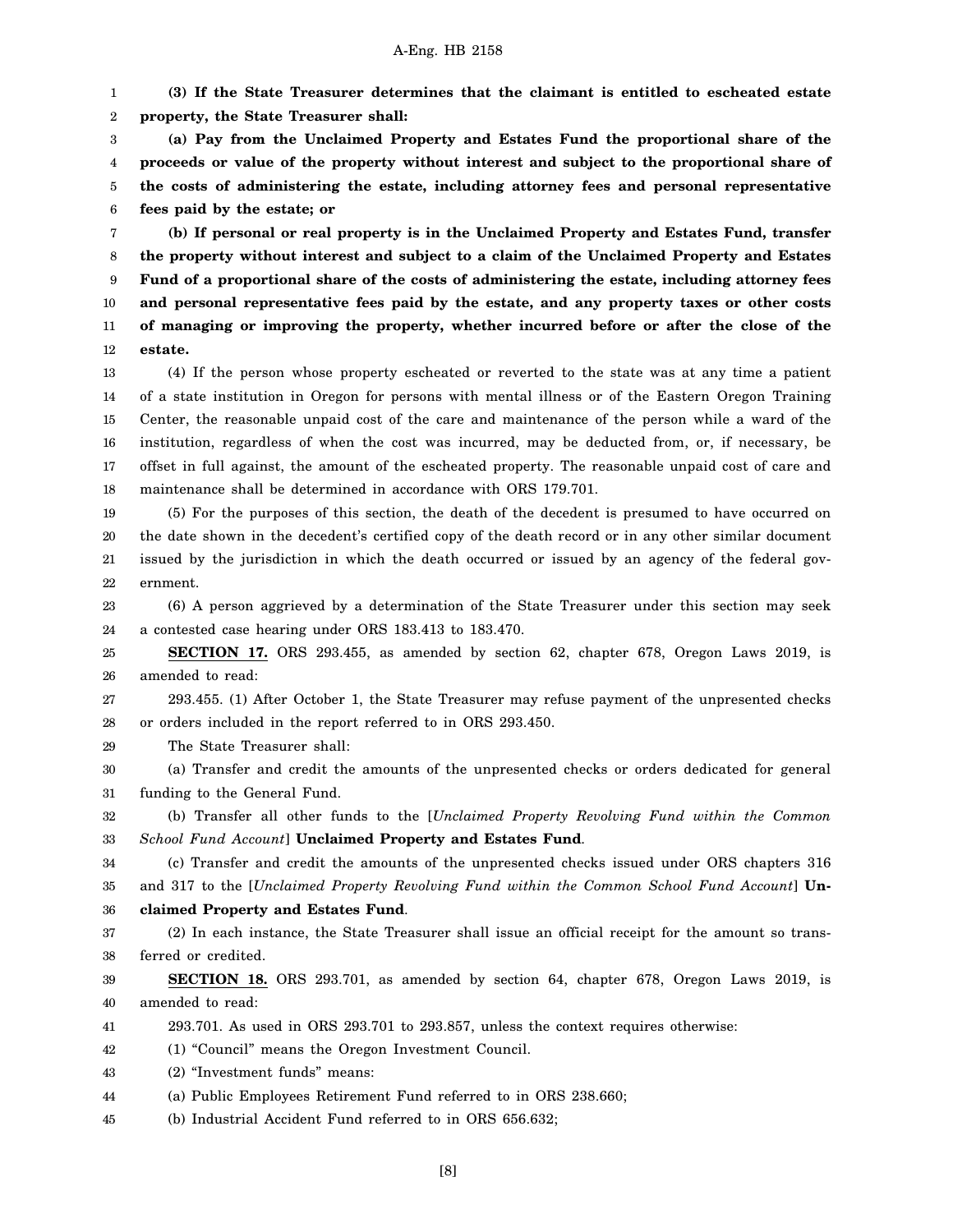| 1  | (c) Consumer and Business Services Fund referred to in ORS 705.145;                               |
|----|---------------------------------------------------------------------------------------------------|
| 2  | (d) Employment Department Special Administrative Fund referred to in ORS 657.822;                 |
| 3  | (e) Insurance Fund referred to in ORS 278.425;                                                    |
| 4  | (f) Funds under the control and administration of the Department of State Lands;                  |
| 5  | (g) Oregon Student Assistance Fund referred to in ORS 348.570;                                    |
| 6  | (h) Moneys made available to the Commission for the Blind under ORS 346.270 and 346.569 or        |
| 7  | rules adopted thereunder;                                                                         |
| 8  | (i) Forest Development Revenue Bond Fund referred to in ORS 530.147 and State Forestry            |
| 9  | General Obligation Bond Fund referred to in ORS 530.280;                                          |
| 10 | (j) Oregon War Veterans' Fund referred to in ORS 407.495;                                         |
| 11 | (k) Oregon War Veterans' Bond Sinking Account referred to in ORS 407.515;                         |
| 12 | (L) World War II Veterans' Compensation Fund;                                                     |
| 13 | (m) World War II Veterans' Bond Sinking Fund;                                                     |
| 14 | (n) Funds in the hands of the State Treasurer that are not required to meet current demands       |
| 15 | and that are invested in the Oregon Short Term Fund established under ORS 293.728 or in another   |
| 16 | commingled investment vehicle;                                                                    |
| 17 | (o) State funds that are not subject to the control and administration of officers or bodies spe- |
| 18 | cifically designated by law;                                                                      |
| 19 | (p) Funds derived from the sale of state bonds;                                                   |
| 20 | (q) Social Security Revolving Account referred to in ORS 237.490;                                 |
| 21 | (r) Public University Fund established by ORS 352.450;                                            |
| 22 | (s) Local Government Employer Benefit Trust Fund referred to in ORS 657.513;                      |
| 23 | (t) Elderly and Disabled Special Transportation Fund established by ORS 391.800;                  |
| 24 | (u) Education Stability Fund established by ORS 348.696;                                          |
| 25 | (v) Deferred Compensation Fund established under ORS 243.411;                                     |
| 26 | (w) Trust for Cultural Development Account established under ORS 359.405;                         |
| 27 | (x) The State Library Donation Fund and the Talking Book and Braille Library Endowment            |
| 28 | Fund subaccount established under ORS 357.195;                                                    |
| 29 | (y) Funds in the [Unclaimed Property Revolving Fund created in ORS 98.388] Unclaimed Prop-        |
| 30 | erty and Estates Fund; and                                                                        |
| 31 | (z) Funds in the Common School Fund or any subaccount of the fund, that are available for         |
| 32 | investment.                                                                                       |
| 33 | (3) "Investment officer" means the State Treasurer in the capacity as investment officer for the  |
| 34 | council.                                                                                          |
| 35 | <b>SECTION 19.</b> ORS 293.701, as amended by section 64, chapter 678, Oregon Laws 2019, and      |
| 36 | section 16, chapter 15, Oregon Laws 2020 (first special session), is amended to read:             |
| 37 | 293.701. As used in ORS 293.701 to 293.857, unless the context requires otherwise:                |
| 38 | (1) "Council" means the Oregon Investment Council.                                                |
| 39 | (2) "Investment funds" means:                                                                     |
| 40 | (a) Public Employees Retirement Fund referred to in ORS 238.660;                                  |
| 41 | (b) Industrial Accident Fund referred to in ORS 656.632;                                          |
| 42 | (c) Consumer and Business Services Fund referred to in ORS 705.145;                               |
| 43 | (d) Employment Department Special Administrative Fund referred to in ORS 657.822;                 |
| 44 | (e) Insurance Fund referred to in ORS 278.425;                                                    |
| 45 | (f) Funds under the control and administration of the Department of State Lands;                  |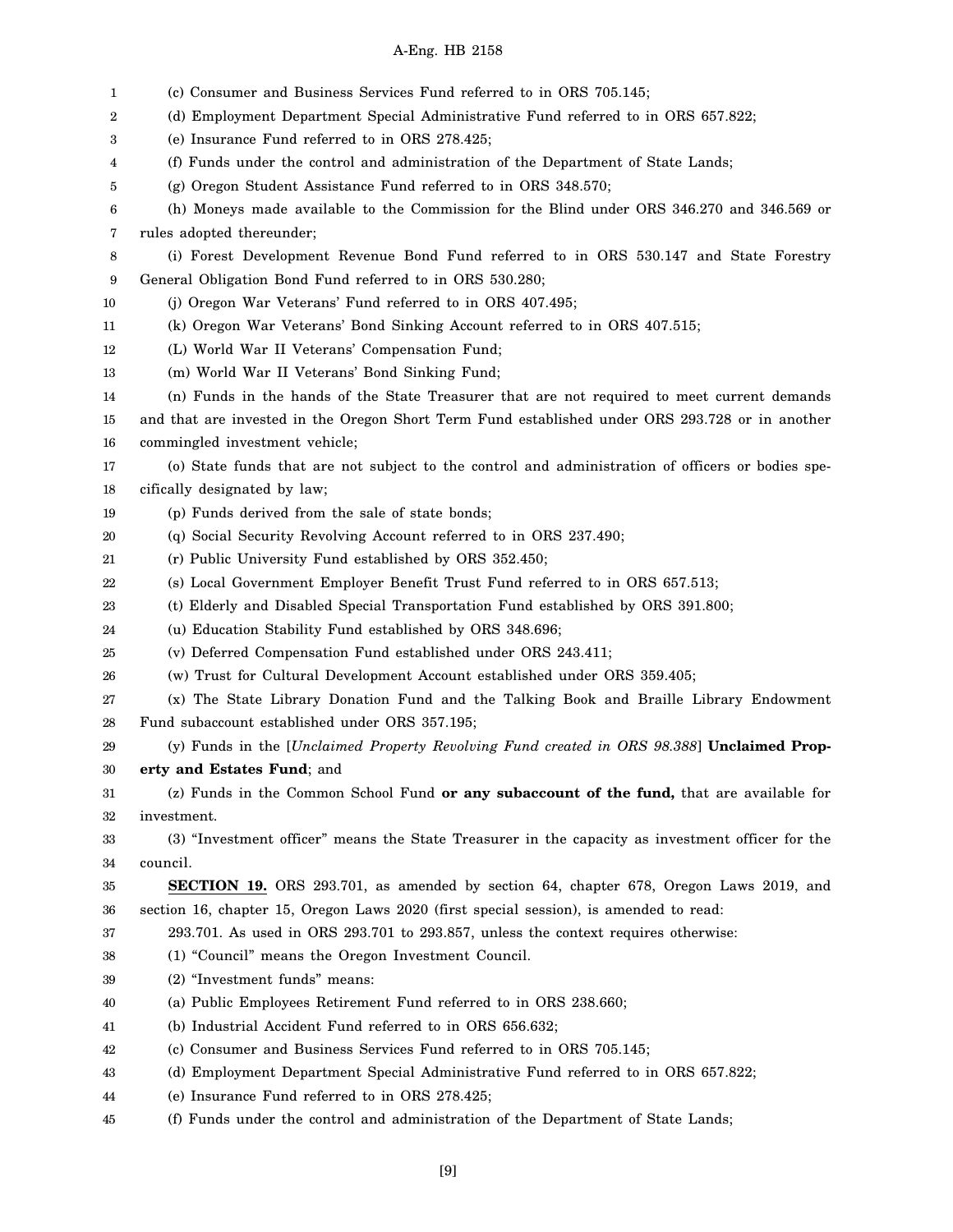| 1        | (g) Oregon Student Assistance Fund referred to in ORS 348.570;                                                                                                    |
|----------|-------------------------------------------------------------------------------------------------------------------------------------------------------------------|
| 2        | (h) Moneys made available to the Commission for the Blind under ORS 346.270 and 346.569 or                                                                        |
| 3        | rules adopted thereunder;                                                                                                                                         |
| 4        | (i) Forest Development Revenue Bond Fund referred to in ORS 530.147 and State Forestry                                                                            |
| 5        | General Obligation Bond Fund referred to in ORS 530.280;                                                                                                          |
| 6        | (j) Oregon War Veterans' Fund referred to in ORS 407.495;                                                                                                         |
| 7        | (k) Oregon War Veterans' Bond Sinking Account referred to in ORS 407.515;                                                                                         |
| 8        | (L) World War II Veterans' Compensation Fund;                                                                                                                     |
| 9        | (m) World War II Veterans' Bond Sinking Fund;                                                                                                                     |
| 10       | (n) Funds in the hands of the State Treasurer that are not required to meet current demands                                                                       |
| 11       | and that are invested in the Oregon Short Term Fund established under ORS 293.728 or in another                                                                   |
| 12       | commingled investment vehicle;                                                                                                                                    |
| 13       | (o) State funds that are not subject to the control and administration of officers or bodies spe-                                                                 |
| 14       | cifically designated by law;                                                                                                                                      |
| 15       | (p) Funds derived from the sale of state bonds;                                                                                                                   |
| 16       | (q) Social Security Revolving Account referred to in ORS 237.490;                                                                                                 |
| 17       | (r) Public University Fund established by ORS 352.450;                                                                                                            |
| 18       | (s) Local Government Employer Benefit Trust Fund referred to in ORS 657.513;                                                                                      |
| 19       | (t) Education Stability Fund established by ORS 348.696;                                                                                                          |
| 20       | (u) Deferred Compensation Fund established under ORS 243.411;                                                                                                     |
| 21       | (v) Trust for Cultural Development Account established under ORS 359.405;                                                                                         |
| 22       | (w) The State Library Donation Fund and the Talking Book and Braille Library Endowment                                                                            |
| 23       | Fund subaccount established under ORS 357.195;                                                                                                                    |
| 24       | (x) Funds in the [Unclaimed Property Revolving Fund created in ORS 98.388] Unclaimed Prop-                                                                        |
| 25       | erty and Estates Fund; and                                                                                                                                        |
| 26       | (y) Funds in the Common School Fund or any subaccount of the fund, that are available for                                                                         |
| 27       | investment.                                                                                                                                                       |
| 28       | (3) "Investment officer" means the State Treasurer in the capacity as investment officer for the                                                                  |
| 29       | council.                                                                                                                                                          |
| 30       | SECTION 20. ORS 327.405, as amended by section 66, chapter 678, Oregon Laws 2019, is                                                                              |
| 31       | amended to read:                                                                                                                                                  |
| 32       | 327.405. (1) The Common School Fund [shall be] is composed of:<br>(a) The proceeds from the sales of the 16th and 36th sections of every township or of any lands |
| 33<br>34 | selected in lieu thereof;                                                                                                                                         |
| 35       | (b) All the moneys and clear proceeds of all property that may accrue to the state by escheat                                                                     |
| 36       | or forfeiture;                                                                                                                                                    |
| 37       | (c) The proceeds of all gifts, devises and bequests made by any person to the state for common                                                                    |
| 38       | school purposes;                                                                                                                                                  |
| 39       | (d) The proceeds of all property granted to the state when the purpose of such grant is not                                                                       |
| 40       | stated;                                                                                                                                                           |
| 41       | (e) All proceeds of the sale of submerged and submersible lands as described in ORS 274.005;                                                                      |
| 42       | (f) All proceeds of the sale of the South Slough National Estuarine Research Reserve as de-                                                                       |
| 43       | scribed in ORS 273.553 in the event such property is sold;                                                                                                        |
| 44       | (g) All proceeds of the sale of the 500,000 acres of land to which this state is entitled by an                                                                   |
| 45       | Act of Congress approved September 4, 1841, and of all lands selected for capitol building purposes                                                               |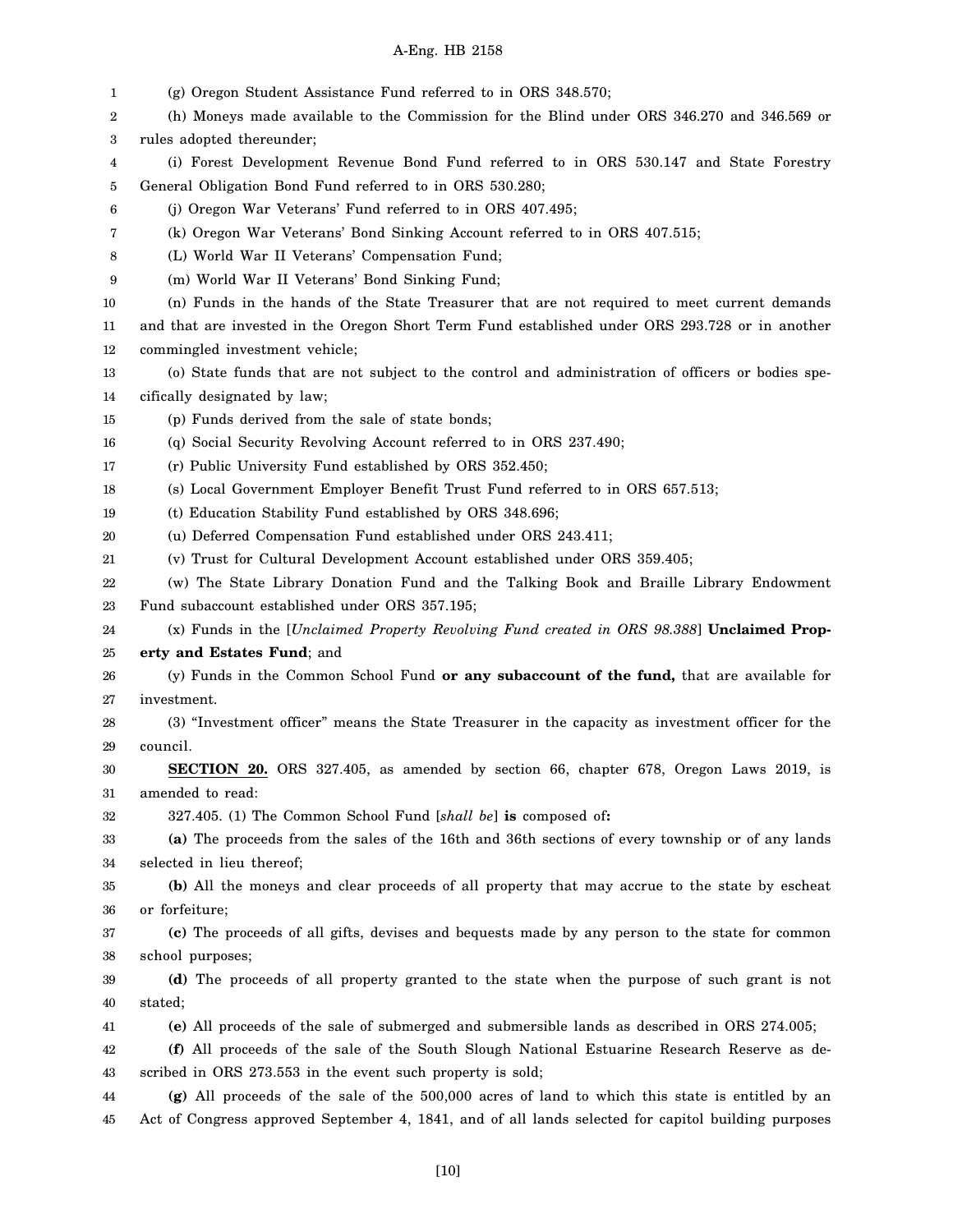1 under Act of Congress approved February 14, 1859;

2 3 **(h) Moneys credited to the fund or transferred to the fund by the Legislative Assembly;** and

4 5 **(i)** All proceeds derived from the investment of moneys that compose the fund. [*All such proceeds shall become a part of the fund.*]

6 7 **(2)** Except as otherwise provided by law, the income from the fund [*shall*] **must** be applied exclusively to the support and maintenance of common schools in each school district.

8 9 10 [*(2) The State Treasurer shall audit all lawful claims for repayment of moneys under ORS 98.302 to 98.436 and 98.992, or out of escheated estates and funds, including attorney fees and all other expenses in any suit or proceeding relating to escheated estates and shall pay each lawful claim from the*

11 *Common School Fund Account.*]

12 13 **SECTION 21.** ORS 711.225, as amended by section 71, chapter 678, Oregon Laws 2019, is amended to read:

14 15 16 17 18 711.225. Six months after the mailing of the written notice described in ORS 711.220 (3), the Oregon stock bank shall deliver a report and all deposits that remain unclaimed to the State Treasurer as unclaimed property [*for deposit in the Unclaimed Property Revolving Fund*] under ORS 98.352 and deliver a copy of the report filed with the State Treasurer to the Director of the Department of Consumer and Business Services.

19 20 **SECTION 22.** ORS 711.590, as amended by section 74, chapter 678, Oregon Laws 2019, is amended to read:

21 22 23 24 25 26 711.590. (1) Two years after the date of the final order closing the liquidation of an institution, the Director of the Department of Consumer and Business Services may withdraw any unclaimed deposits or balances remaining to the credit of dividend accounts, representing the aggregate of undelivered checks or unpaid dividend funds in the possession of the Department of Consumer and Business Services, and report and pay the funds to the State Treasurer as unclaimed property [*for deposit in the Unclaimed Property Revolving Fund*] under ORS 98.352.

27 28 29 (2) The interest earned on the dividend accounts while they remain in the possession of the director shall be paid to the State Treasurer to be credited to the Consumer and Business Services Fund and no person entitled to the accounts has any claim to the interest.

30 31 **SECTION 23.** ORS 716.905, as amended by section 75, chapter 678, Oregon Laws 2019, is amended to read:

32 33 34 716.905. (1) Upon approval of a plan under ORS 716.900, the directors shall mail written notice of their intention to close the Oregon nonstock bank to the last-known address of all depositors and other creditors.

35 36 37 38 (2) All deposits and amounts reserved for creditors that remain unclaimed after six months from the date of the written notice required under subsection (1) of this section shall be reported and transferred by the directors to the State Treasurer as unclaimed property [*for deposit in the Unclaimed Property Revolving Fund*] under ORS 98.352.

39 40 41 (3) A copy of the report of unclaimed deposits and amounts reserved for creditors filed with the State Treasurer shall be filed with the Director of the Department of Consumer and Business Services.

42 43 **SECTION 24.** ORS 708A.430, as amended by section 69, chapter 678, Oregon Laws 2019, is amended to read:

44 45 708A.430. (1) On the death of a depositor of an insured institution, if the deposit is \$25,000 or less, the insured institution, after receiving an affidavit as provided in subsection (3) of this section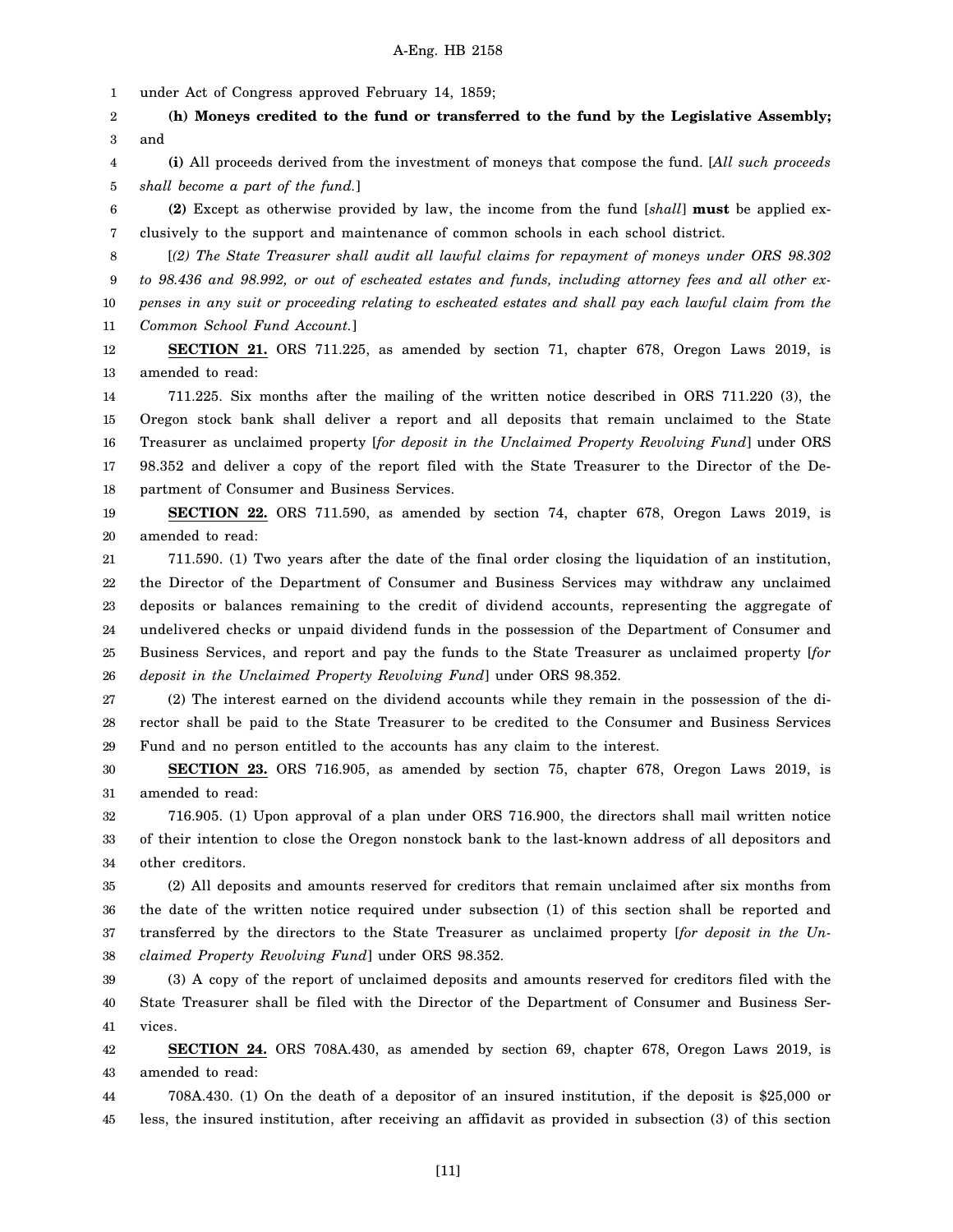1 2 from a person that claims the deposit, or a declaration from the Department of Human Services or the Oregon Health Authority as provided in subsection (4) of this section, may pay the moneys on

3 deposit to the credit of the deceased depositor, in the following order of priority, to:

4 5 (a) The surviving spouse at the surviving spouse's demand at any time after the depositor's death;

6 7 8 9 (b) The Oregon Health Authority or the Department of Human Services, if the authority or the department demands the payment not less than 46 days and no more than 75 days after the death of the depositor if the depositor does not have a surviving spouse and if the authority or department has a preferred claim under ORS 411.708, 411.795 or 416.350;

10 11 (c) The depositor's surviving children 18 years of age or older, if the depositor does not have a surviving spouse and the authority and department do not have a claim;

12 13 (d) The depositor's surviving parent, if the depositor does not have a surviving spouse or surviving child 18 years of age or older and if the authority and department do not have a claim;

14 15 16 (e) The depositor's surviving brothers and sisters 18 years of age or older, if the depositor does not have a surviving spouse, surviving child 18 years of age or older or surviving parent and the authority and department do not have a claim; or

17 18 19 (f) Any other surviving heir of the depositor, if there is no surviving spouse, authority claim, department claim, surviving child 18 years of age or older, surviving parent or surviving brothers or sisters 18 years of age or older.

20 21  $(2)(a)$  An insured institution may not pay moneys on deposit under subsection  $(1)(c)$  to  $(f)$  of this section earlier than 46 days after the death of the depositor.

22 23 24 25 (b) An insured institution may not pay moneys on deposit under subsection (1)(c) to (f) of this section earlier than 76 days after the death of the depositor unless the financial institution obtains prior verbal or written authorization from the Oregon Health Authority or its designated representative and the Department of Human Services or its designated representative.

26 (3) An affidavit or declaration submitted under this section must:

27 (a) State where and when the depositor died;

28 29 (b) State that the total deposits of the deceased depositor in all financial institutions in Oregon do not exceed \$25,000;

30

(c) Show the relationship of the affiant or declarant to the deceased depositor; and

31 32 33 34 (d) Embody a promise to pay the expenses of last sickness, funeral expenses and just debts of the deceased depositor out of the deposit to the full extent of the deposit if necessary, in the order of priority prescribed by ORS 115.125, and to distribute any remaining moneys to the persons that are entitled to the moneys by law.

35 36 37 38 39 40 41 42 (4) An insured institution shall accept from the Department of Human Services or the Oregon Health Authority, without additional requirements, a declaration under penalty of perjury meeting the requirements of subsection (3) of this section. A declaration submitted under this section must be signed by the declarant and must include the following sentence immediately above the signature line of the declarant: "I hereby declare under penalty of perjury that I am authorized by the Department of Human Services or the Oregon Health Authority to make this declaration, that the above statement is true to the best of my knowledge and belief, and that I understand that it is subject to penalty for perjury."

43 44 45 (5) In the event the depositor died intestate without known heirs, an estate administrator of the State Treasurer appointed under ORS 113.235 is the affiant and shall receive the moneys [*as escheat property*] **for deposit into the Unclaimed Property and Estates Fund as escheated property and**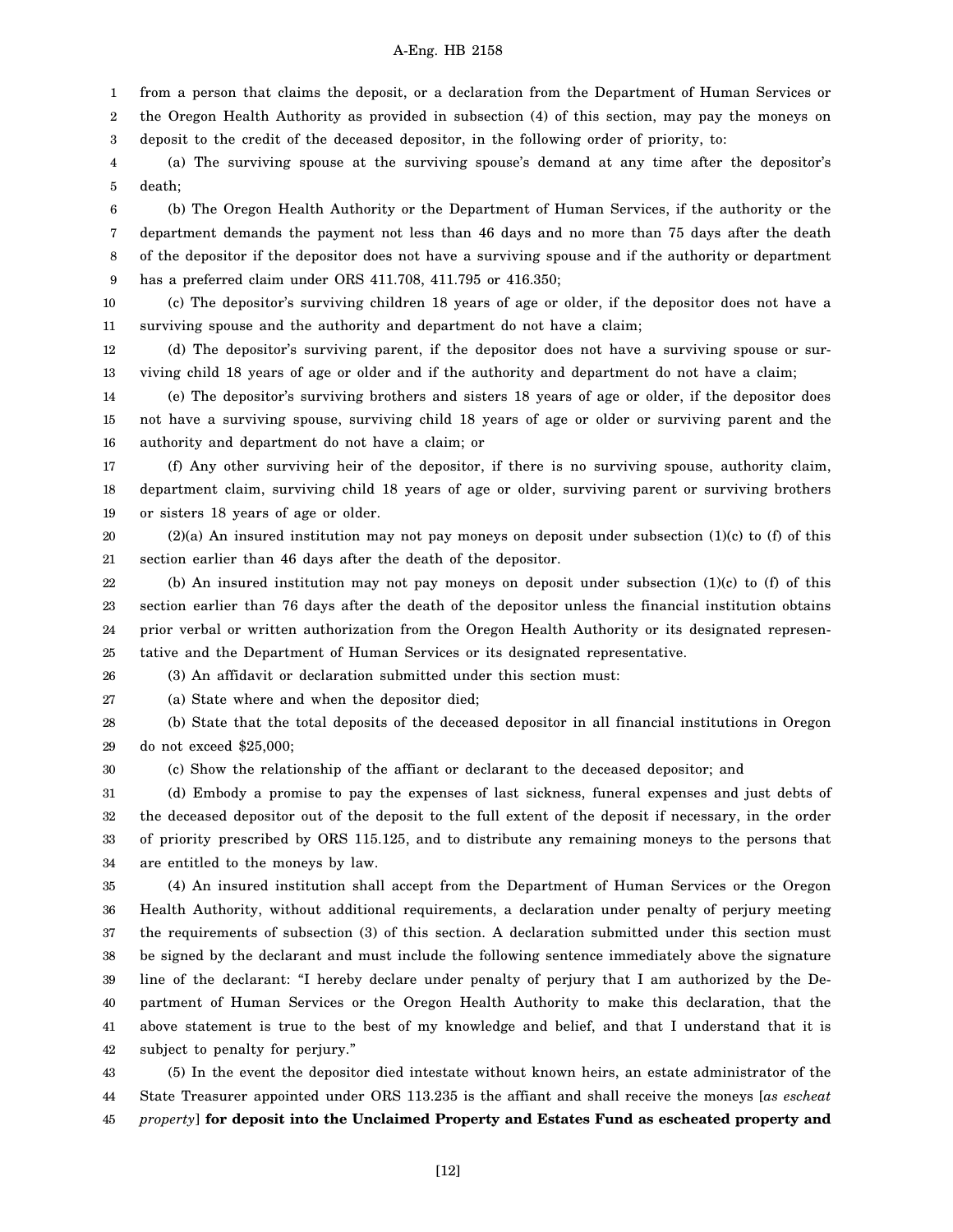1 **subject to claims under ORS 116.253**.

2 3 4 5 6 (6) The insured institution shall determine the relationship of the affiant or declarant to the deceased depositor, but paying the moneys in good faith to the affiant or declarant discharges and releases the insured institution from any liability or responsibility for the transfer in the same manner and with the same effect as if the insured institution transferred, delivered or paid the moneys to a personal representative of the estate of the deceased depositor.

7 8 9 10 11 12 (7) A probate proceeding is not necessary to establish the right of the surviving spouse, Oregon Health Authority, Department of Human Services, surviving child, surviving parent, surviving brothers and sisters or an estate administrator of the State Treasurer to withdraw the deposits after filing the affidavit or declaration. If a personal representative is appointed in an estate where a withdrawal of deposits was made under this section, the person that withdraws the deposits shall account for the deposits to the personal representative.

13 14 15 16 (8) If an insured institution transfers moneys under subsection (1) of this section, the insured institution may require the transferee to furnish the insured institution with a written indemnity agreement that indemnifies the insured institution against loss for moneys the insured institution transferred to the extent of the amount of the deposit.

17 18 (9)(a) Moneys disbursed to the Department of Human Services under subsection (1) of this section may be made payable only to the department.

19 20 (b) Moneys disbursed to the Oregon Health Authority under subsection (1) of this section may be made payable only to the authority.

21 22 (10) This section is subject to the rights of other parties in the account under ORS 708A.455 to 708A.515.

23 24 **SECTION 25.** ORS 723.466, as amended by section 77, chapter 678, Oregon Laws 2019, is amended to read:

25 26 27 28 29 723.466. (1) On the death of a member of a credit union, if the deposit to the credit of the deceased member is \$25,000 or less, the credit union may, upon receipt of an affidavit from a person claiming the deposit as provided in subsection (3) of this section, or a declaration from the Department of Human Services or the Oregon Health Authority as provided in subsection (4) of this section, pay the moneys on deposit:

30 31 (a) To the surviving spouse on demand of the surviving spouse at any time after the death of the member;

32 33 34 35 (b) If there is no surviving spouse, to the Oregon Health Authority or the Department of Human Services, on demand of the authority or the department no less than 46 days and no more than 75 days after the death of the member when there is a preferred claim arising under ORS 411.708, 411.795 or 416.350;

36 37 (c) If there is no surviving spouse and no authority or department claim, to the member's surviving children 18 years of age or older;

38 39 (d) If there is no surviving spouse, authority claim, department claim or surviving child 18 years of age or older, to the member's surviving parents;

40 41 42 (e) If there is no surviving spouse, authority claim, department claim, surviving child 18 years of age or older or surviving parent, to the member's surviving brothers and sisters 18 years of age or older; or

43 44 45 (f) If there is no surviving spouse, authority claim, department claim, surviving child 18 years of age or older, surviving parent or surviving brothers or sisters 18 years of age or older, to any other surviving heir of the member.

[13]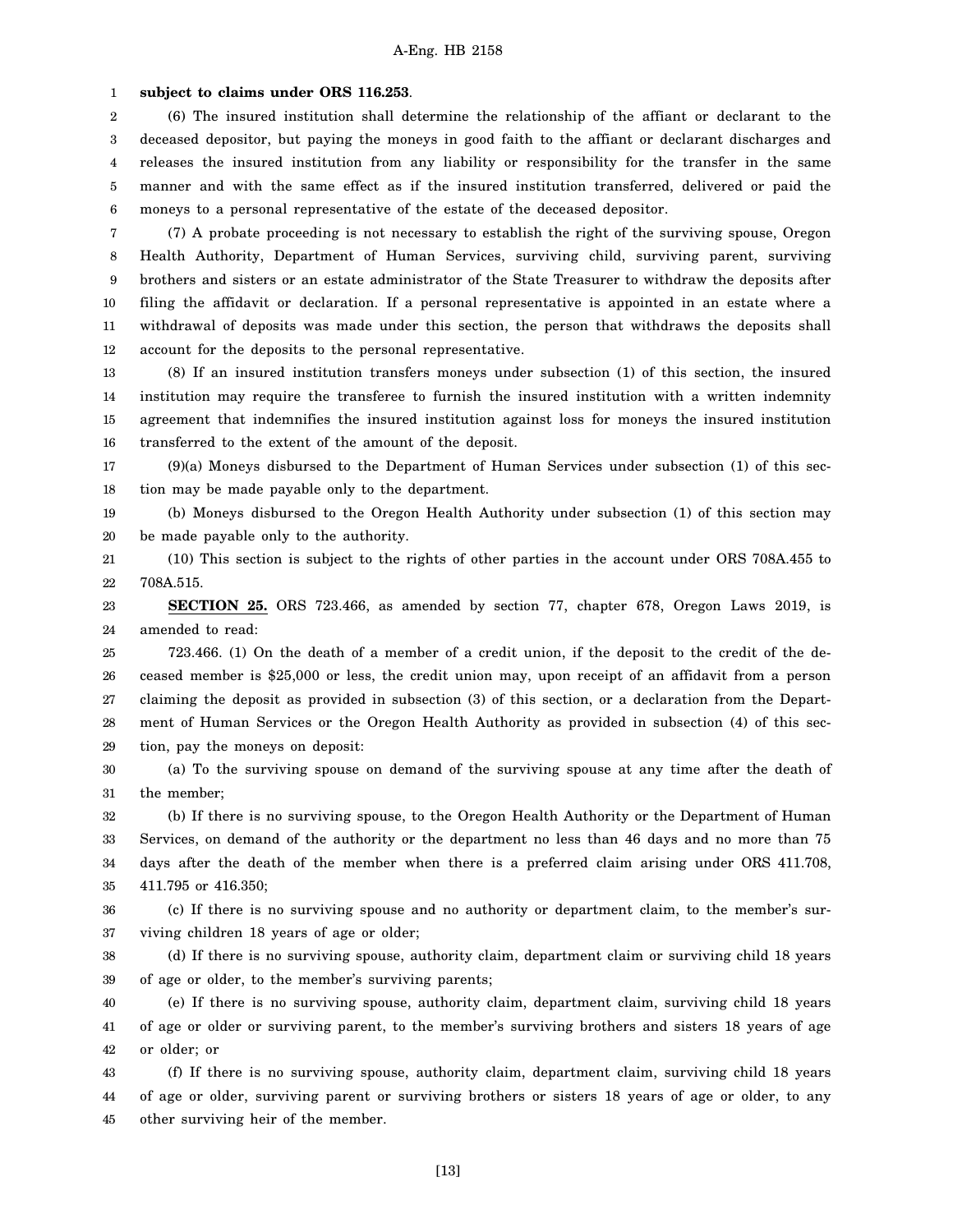1 2 (2)(a) A credit union may not pay moneys on deposit under subsection (1)(c) to (f) of this section earlier than 46 days after the death of the member.

3 4 5 6 (b) A credit union may not pay moneys on deposit under subsection  $(1)(c)$  to  $(f)$  of this section earlier than 76 days after the death of the member unless the financial institution obtains prior verbal or written authorization from the Oregon Health Authority or its designated representative and the Department of Human Services or its designated representative.

- 7 (3) An affidavit or declaration submitted under this section must:
- 8 (a) State where and when the member died;

9 10 (b) State that the total deposits of the deceased member in all financial institutions in this state do not exceed \$25,000;

11

(c) Show the relationship of the affiant or declarant to the deceased member; and

12 13 14 15 (d) Embody a promise to pay the expenses of last sickness, funeral expenses and just debts of the deceased member out of the deposit, to the full extent of the deposit if necessary, in the order of priority prescribed by ORS 115.125, and to distribute any remaining moneys to the persons who are entitled to those moneys by law.

16 17 18 19 20 21 22 23 (4) A credit union shall accept from the Department of Human Services or the Oregon Health Authority, without additional requirements, a declaration under penalty of perjury meeting the requirements of subsection (3) of this section. A declaration submitted under this section must be signed by the declarant and must include the following sentence immediately above the signature line of the declarant: "I hereby declare under penalty of perjury that I am authorized by the Department of Human Services or the Oregon Health Authority to make this declaration, that the above statement is true to the best of my knowledge and belief, and that I understand that it is subject to penalty for perjury."

24 25 26 27 (5) In the event the member died intestate without known heirs, an estate administrator of the State Treasurer appointed under ORS 113.235 shall be the affiant and shall receive the moneys [*as escheat property*] **for deposit into the Unclaimed Property and Estates Fund as escheated property and subject to claims under ORS 116.253**.

28 29 30 31 32 (6) The credit union shall determine the relationship of the affiant or declarant to the deceased member. However, payment of the moneys in good faith to the affiant or declarant discharges and releases the transferor from any liability or responsibility for the transfer in the same manner and with the same effect as if the property had been transferred, delivered or paid to a personal representative of the estate of the deceased member.

33 34 35 36 37 38 (7) A probate proceeding is not necessary to establish the right of the surviving spouse, Oregon Health Authority, Department of Human Services, surviving children, surviving parents, surviving brothers and sisters or an estate administrator of the State Treasurer to withdraw the deposits upon the filing of the affidavit or declaration. If a personal representative is appointed in an estate where a withdrawal of deposits was made under this section, the person withdrawing the deposits shall account for them to the personal representative.

39 40 41 (8) When a credit union transfers moneys under subsection (1) of this section, the transferor may require the transferee to furnish the transferor with a written indemnity agreement, indemnifying the transferor against loss for moneys paid to the extent of the amount of the deposit.

42 43 (9)(a) Moneys disbursed to the Department of Human Services under subsection (1) of this section may be made payable only to the department.

44 45 (b) Moneys disbursed to the Oregon Health Authority under subsection (1) of this section may be made payable only to the authority.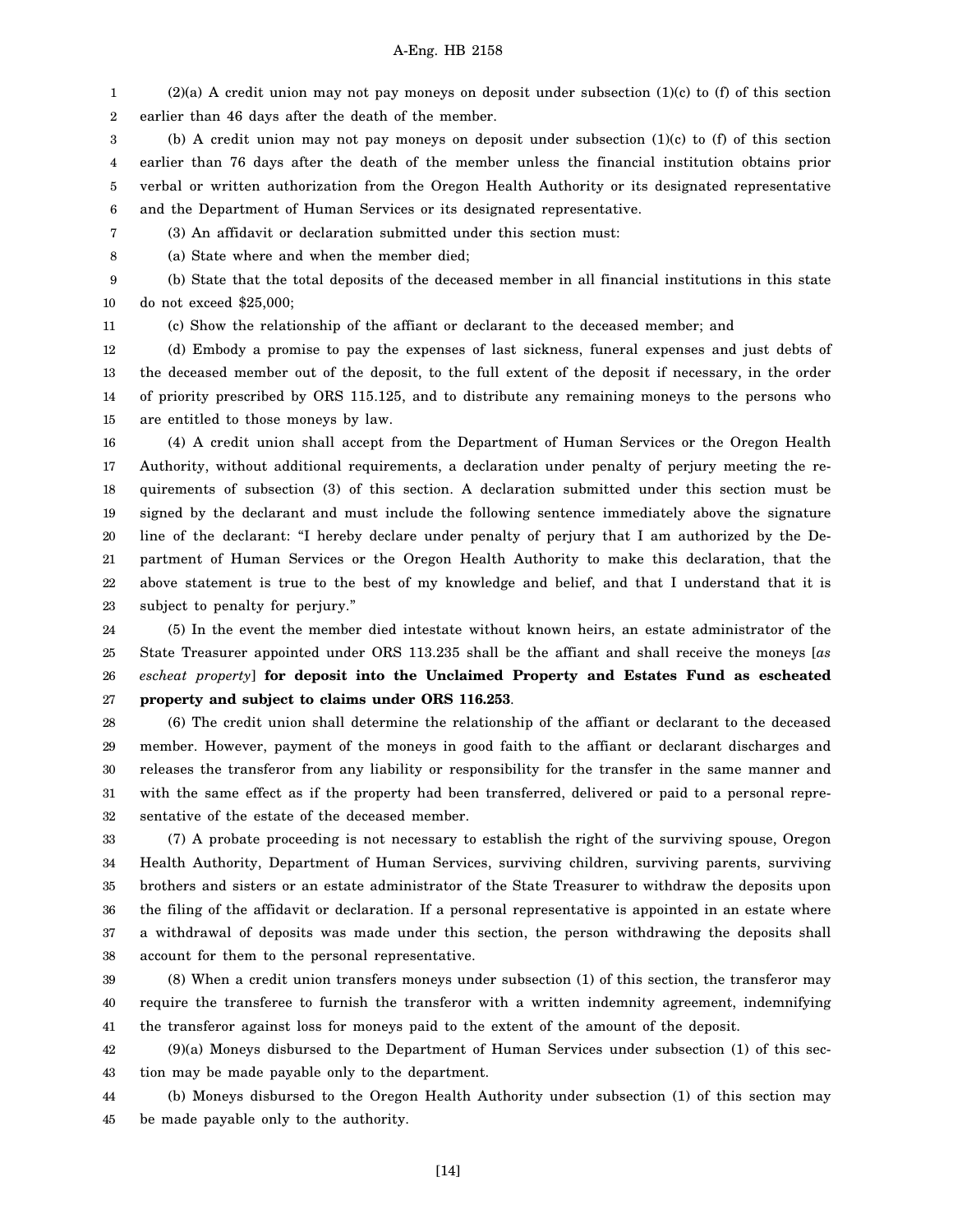1 2 (10) This section is subject to the rights of other parties to the account under ORS 723.474 to 723.498.

3

4 5

### **OTHER UNCLAIMED PROPERTY**

6 7 **SECTION 26.** ORS 63.674, as amended by section 49, chapter 678, Oregon Laws 2019, is amended to read:

8 9 10 11 12 13 14 15 16 17 18 63.674. Assets of a dissolved limited liability company that should be distributed to a creditor, claimant or member of the limited liability company who cannot be found or who is not competent to receive them shall be reduced to cash and, within six months after the final distribution of such liquidation or winding up is payable, deposited with the State Treasurer **as unclaimed property under ORS 98.352**. The receiver or other liquidating agent shall prepare in duplicate and under oath a statement containing the names and last-known addresses of the persons entitled to such funds. One of the statements shall be filed with the State Treasurer and another shall be delivered to the office for filing. [*The funds shall then escheat to and become the property of the State of Oregon and shall become a part of the Common School Fund. The person entitled to the distribution may reclaim any funds so deposited in the manner provided in ORS 116.253 for estates that have escheated to the state.*]

19 20 **SECTION 27.** ORS 65.674, as amended by section 50, chapter 678, Oregon Laws 2019, is amended to read:

21 22 23 24 25 26 27 28 29 30 31 32 65.674. Assets of a dissolved corporation that should be transferred to a creditor, claimant or member of the corporation who cannot be found or who is not competent to receive them shall be reduced to cash unless they are subject to known trust restrictions and deposited with the State Treasurer [*for safekeeping*] **as unclaimed property under ORS 98.352**. However, in the discretion of the State Treasurer, property of unusual historic or aesthetic interest may be received and held in kind. The receiver or other liquidating agent shall prepare in duplicate and under oath a statement containing the names and last-known addresses of the persons entitled to such funds. One of the statements shall be filed with the State Treasurer and another shall be delivered to the Secretary of State for filing. [*The funds shall then escheat to and become the property of the State of Oregon and shall become part of the Common School Fund. The person entitled to the transfer may reclaim any funds so deposited in the manner provided in ORS 116.253 for estates that have escheated to the state.*]

33 34 **SECTION 28.** ORS 652.405, as amended by section 67, chapter 678, Oregon Laws 2019, is amended to read:

35 36 37 652.405. (1) The Commissioner of the Bureau of Labor and Industries shall attempt for a period of not less than three years to make payment of wages collected under ORS 652.310 to 652.414 to the person entitled thereto.

38 39 40 41 42 43 44 45 (2) By July 30 of each year, **the commissioner shall pay** wages collected by the commissioner under ORS 652.310 to 652.414 and remaining unclaimed for a period of more than three years from the date of collection [*shall escheat to the state and the commissioner shall pay those wages*] to the State Treasurer [*for the benefit of the Common School Fund*] **as unclaimed property under ORS 98.352 or, by October 1 of each year, transfer the wages to the State Treasurer under ORS 293.455**. The State Treasurer shall issue a receipt for the money to the commissioner. [*No later than 10 years after the State Treasurer receives the escheated funds, a person entitled to claim the wages may file a claim with the State Treasurer in the manner provided by ORS 116.253.*]